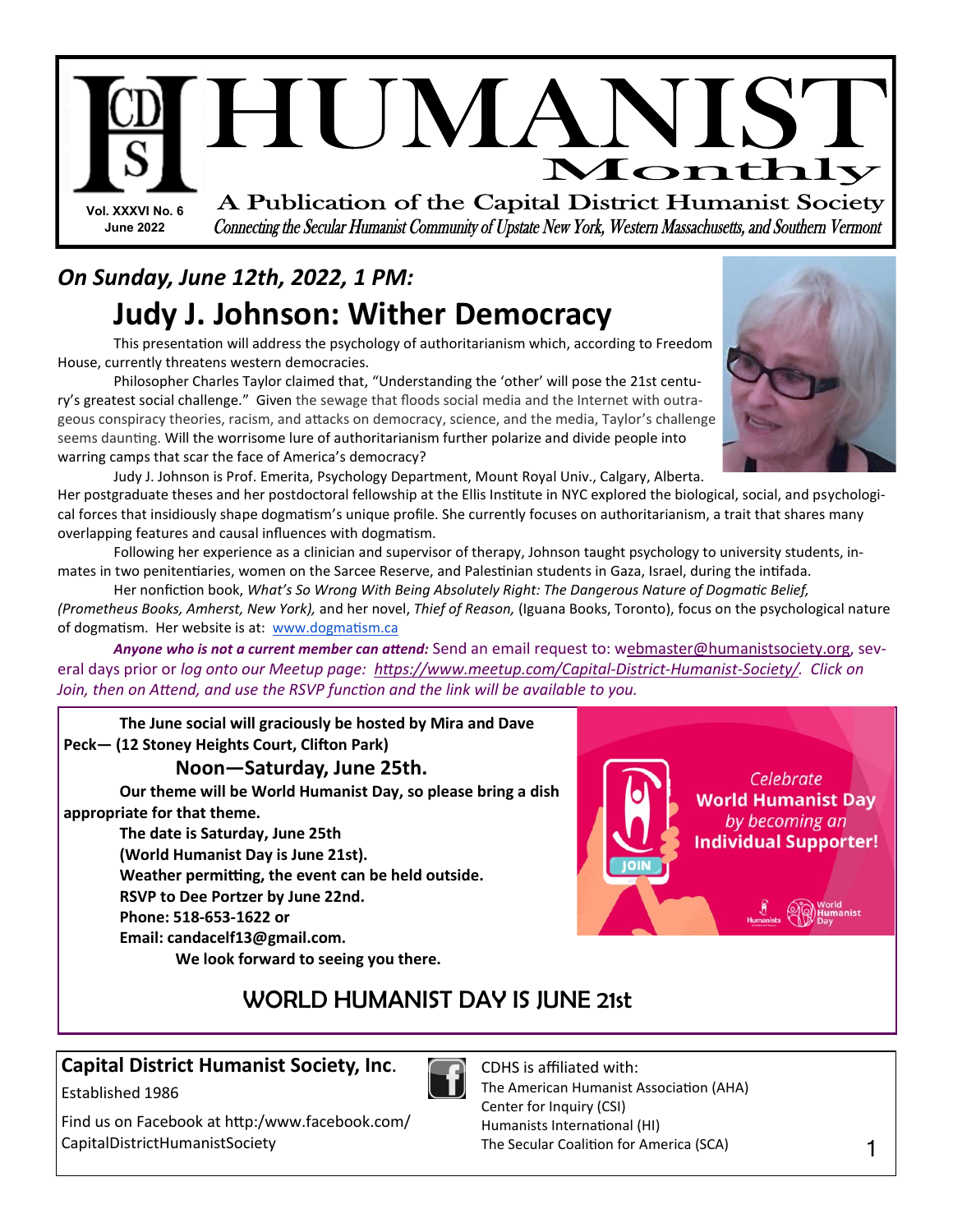**Dear Readers,**

**I apologize for this very abbreviated issue of the Newsletter. When I looked at my calendar, it became apparent that I would not be able to compose the full next issue until half-way through June, so I am sending this out with a heads-up for our upcoming meetings.**

*The 2022 International Humanist Conference will be held in Glasgow, Scotland from June 3rd through June 5th. The Capital District Humanist Society is a voting member. CDHS will be represented by Don Porterfield.* 

*Dee and Frank Wind will also be attending the conference, looking forward to hearing the presentations and attending the dinner and Ceilidh\**

*\*a party with music, dancing, and often storytelling—pronounced "kay-ley".*

### **Performing a Wiccan Wedding: A Change in Perspective -** *theHumanist.com (May 12, 2022)*

I stopped in a church parking lot and got off the motorcycle to stretch my legs and get my bearings. A car pulled up beside me and the passenger window rolled down. The older gentleman at the wheel leaned over to speak to me.

"I'm the pastor of this church," he said. "Can I help you with anything?"

"No thanks," I said. "I'm just taking a break."

"I'm a retired minister, myself," I continued. "I'm on my way to perform a wedding ceremony."

He brightened when he realized he was talking to a colleague. We chatted and traded pedigrees. He was a preacher for an Independent Fundamentalist Baptist Church—very conservative. I told him where I was educated and confessed I was on the liberal end of the spectrum, although I chose not to reveal that I was now an atheist humanist celebrant. We were cordial and wished each other well as I glided away on the bike. I also neglected to tell him I would be performing my first Wiccan wedding.

I reached the park and met with the wedding party and their families. They were a little stressed as most wedding participants are, but they were also pleasant and kind. The young man was tall, slender, and perhaps shy. I helped him straighten his tie and I took the opportunity to clasp his shoulders and say he was a handsome young man. The beautiful young woman had long hair and wore a simple but elegant dress. The party also included a small, adorable baby girl.

It was my first Wiccan ceremony, and although I once taught World Religions in college, I had to study up on the proceedings. We conducted the ceremony by a luminescent spring.

The woman laid out a circle of small rocks around us. The father of the bride handed the young man a small knife (called an athame) as a symbolic act of passing the responsibility of protecting his daughter to the man who would be her husband. In the handfasting ritual, I wrapped a thin rope loosely around the bride and groom's wrists. When they pulled their hands away, they held onto the ends of the rope, forming a knot in the middle. Near the end, they jumped over a broom to signify stepping into a new life.

While the baby gurgled, they offered each other their vows using words like love, community, life forces, eternity, magic, the sun, moon, land, and sea. At the end, I pronounced them married and they kissed each other.

The preacher I met earlier would be obligated to believe these proceedings were evil, which is preposterous. They are a lovely couple, joining hands to make their way in life. They value the qualities of wonder, love, and each other. They embrace the idea of making the world a better place. And they are kind and gracious.

When I was a young conservative preacher, I often said Wiccan was evil, which I see now is preposterous. I regret that I might have caused someone to feel pain from my words. I'm glad I'm in a different place where I get to participate in the formalized union of this sweet little family.



David Mercer is a Humanist Celebrant and a writer in Orlando Florida. You can find more of his "reflections on humanity and spirituality" at his website, davidashleymercer.com.

**INTERNATIONAL** 

HUMA